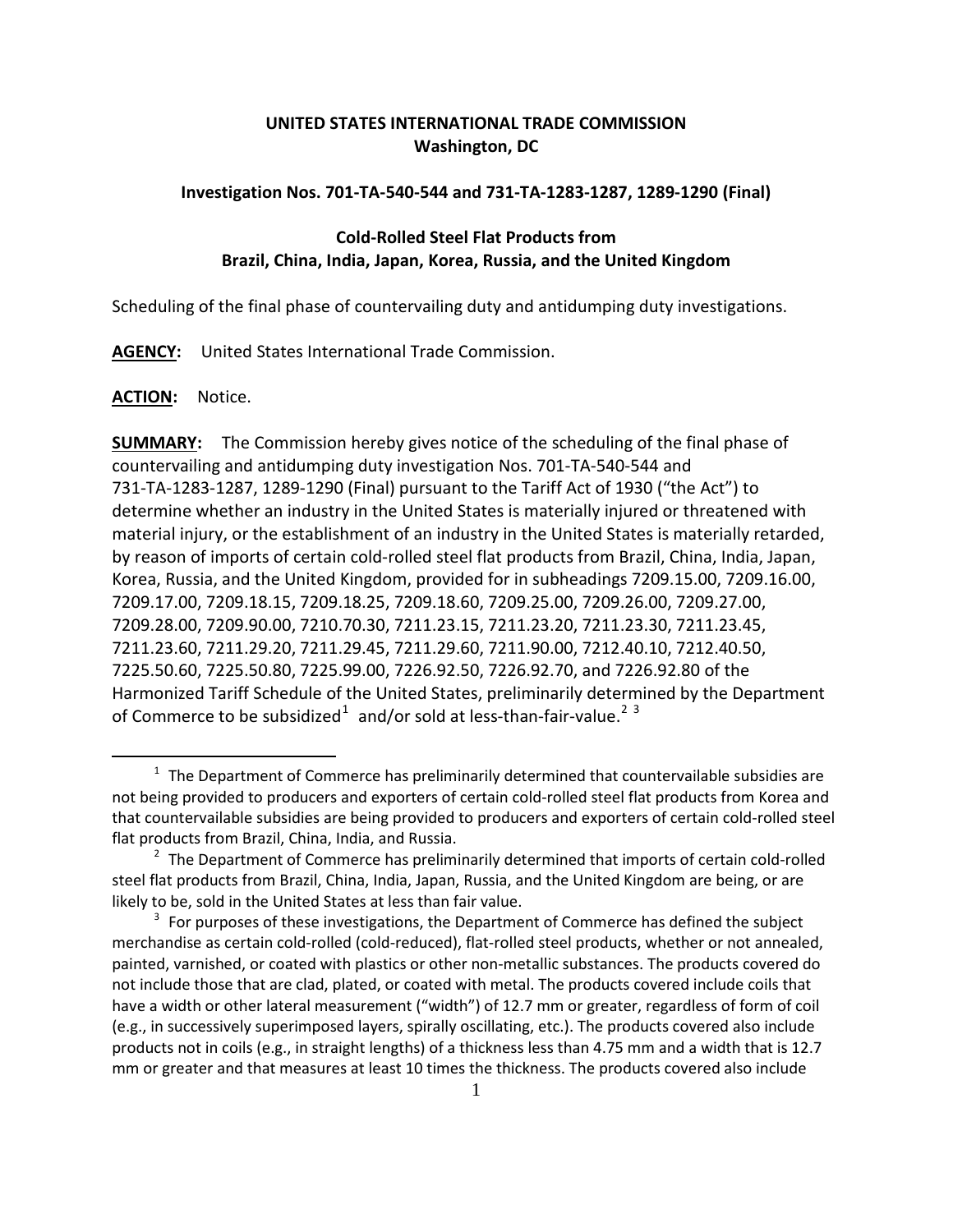## **EFFECTIVE DATE:** March 7, 2016.

**FOR FURTHER INFORMATION CONTACT:** Nathanael N. Comly ((202) 205-3174), Office of Investigations, U.S. International Trade Commission, 500 E Street SW, Washington, DC 20436. Hearing-impaired persons can obtain information on this matter by contacting the Commission's TDD terminal on 202-205-1810. Persons with mobility impairments who will need special assistance in gaining access to the Commission should contact the Office of the Secretary at 202-205-2000. General information concerning the Commission may also be obtained by accessing its internet server (*[http://www.usitc.gov](http://www.usitc.gov/)*). The public record for these investigations may be viewed on the Commission's electronic docket (EDIS) at *[http://edis.usitc.gov](http://edis.usitc.gov/)*.

#### **SUPPLEMENTARY INFORMATION:**

 $\overline{a}$ 

**Background.**--The final phase of these investigations is being scheduled pursuant to sections 705(b) and 731(b) of the Tariff Act of 1930 (19 U.S.C. §§ 1671d(b) and 1673d(b)), as a result of affirmative preliminary determinations by the Department of Commerce that certain benefits which constitute subsidies within the meaning of section 703 of the Act (19 U.S.C. § 1671b) are being provided to manufacturers, producers, or exporters in Brazil, China, India, and Russia of cold-rolled steel flat products, and that such products from Brazil, China, India, Japan, Korea, Russia, and the United Kingdom are being sold in the United States at less than fair value within the meaning of section 733 of the Act (19 U.S.C. § 1673b). The investigations were requested in petitions filed on July 28, 2015 by AK Steel Corporation (West Chester, Ohio), ArcelorMittal USA LLC (Chicago, Illinois), Nucor Corporation (Charlotte, North Carolina), Steel Dynamics, Inc. (Fort Wayne, Indiana), and United States Steel Corporation (Pittsburgh, Pennsylvania).

For further information concerning the conduct of this phase of the investigations, hearing procedures, and rules of general application, consult the Commission's Rules of Practice and Procedure, part 201, subparts A and B (19 CFR part 201), and part 207, subparts A and C (19 CFR part 207).

products not in coils (e.g., in straight lengths) of a thickness of 4.75 mm or more and a width exceeding 150 mm and measuring at least twice the thickness. The products described above may be rectangular, square, circular, or other shape and include products of either rectangular or non-rectangular cross-section where such cross-section is achieved subsequent to the rolling process, i.e., products which have been "worked after rolling" (e.g., products which have been beveled or rounded at the edges). For a full description of the scope of the investigations, including product exclusions, *see Countervailing Duty Investigation of Certain Cold-Rolled Steel Flat Products from Brazil: Preliminary Affirmative Determination and Alignment of Final Determination with Final Antidumping Duty Determination*, 80 FR 79569, December 22, 2015.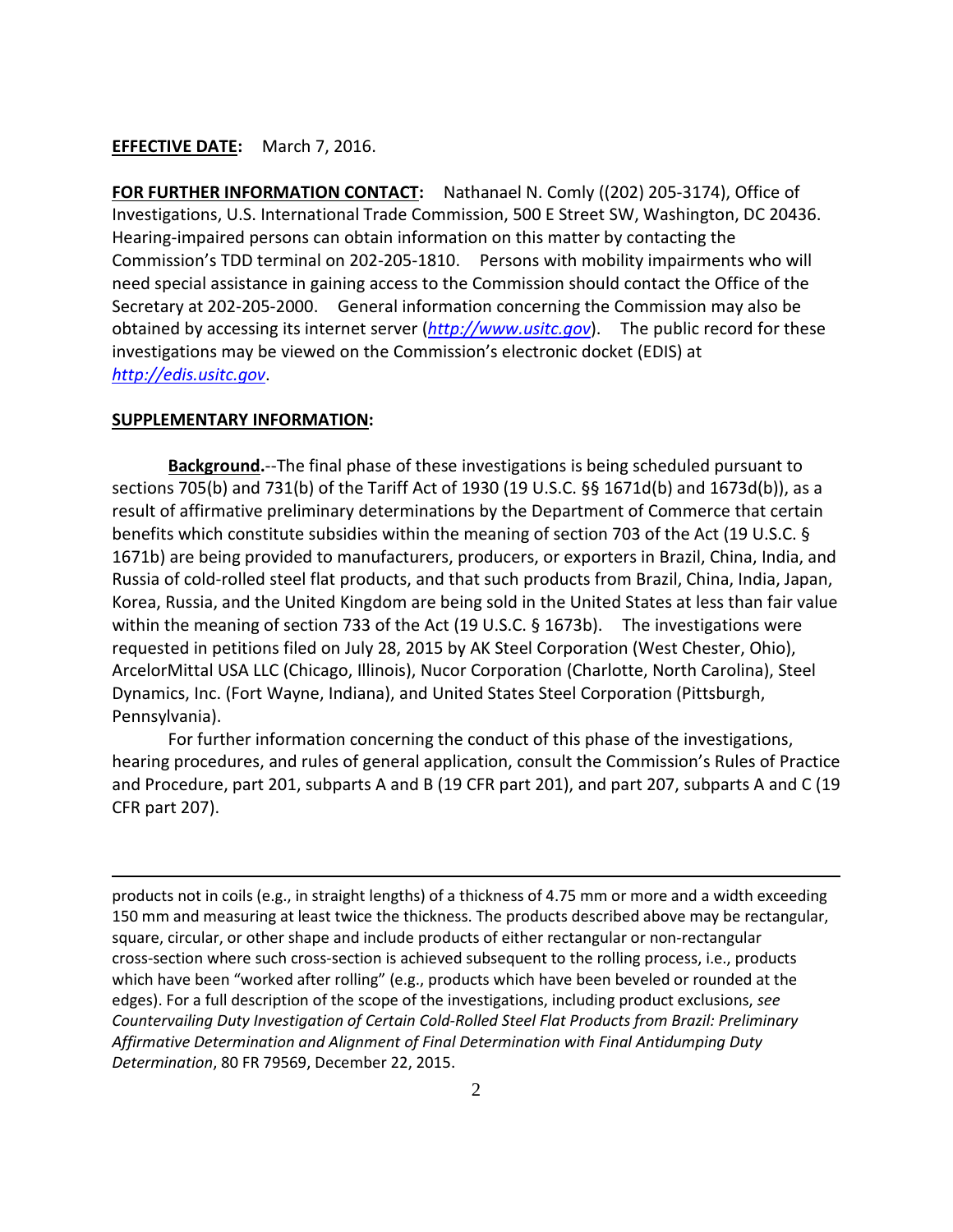**Participation in the investigations and public service list.**--Persons, including industrial users of the subject merchandise and, if the merchandise is sold at the retail level, representative consumer organizations, wishing to participate in the final phase of these investigations as parties must file an entry of appearance with the Secretary to the Commission, as provided in section 201.11 of the Commission's rules, no later than 21 days prior to the hearing date specified in this notice. A party that filed a notice of appearance during the preliminary phase of the investigations need not file an additional notice of appearance during this final phase. The Secretary will maintain a public service list containing the names and addresses of all persons, or their representatives, who are parties to the investigations.

**Limited disclosure of business proprietary information (BPI) under an administrative protective order (APO) and BPI service list.**--Pursuant to section 207.7(a) of the Commission's rules, the Secretary will make BPI gathered in the final phase of these investigations available to authorized applicants under the APO issued in the investigations, provided that the application is made no later than 21 days prior to the hearing date specified in this notice. Authorized applicants must represent interested parties, as defined by 19 U.S.C. § 1677(9), who are parties to the investigations. A party granted access to BPI in the preliminary phase of the investigations need not reapply for such access. A separate service list will be maintained by the Secretary for those parties authorized to receive BPI under the APO.

**Staff report.**--The prehearing staff report in the final phase of these investigations will be placed in the nonpublic record on May 10, 2016, and a public version will be issued thereafter, pursuant to section 207.22 of the Commission's rules.

**Hearing.**--The Commission will hold a hearing in connection with the final phase of these investigations beginning at 9:30 a.m. on Tuesday, May 24, 2016, at the U.S. International Trade Commission Building. Requests to appear at the hearing should be filed in writing with the Secretary to the Commission on or before May 18, 2016. A nonparty who has testimony that may aid the Commission's deliberations may request permission to present a short statement at the hearing. All parties and nonparties desiring to appear at the hearing and make oral presentations should participate in a prehearing conference to be held on May 23, 2016, at the U.S. International Trade Commission Building, if deemed necessary. Oral testimony and written materials to be submitted at the public hearing are governed by sections 201.6(b)(2), 201.13(f), and 207.24 of the Commission's rules. Parties must submit any request to present a portion of their hearing testimony **in camera** no later than 7 business days prior to the date of the hearing.